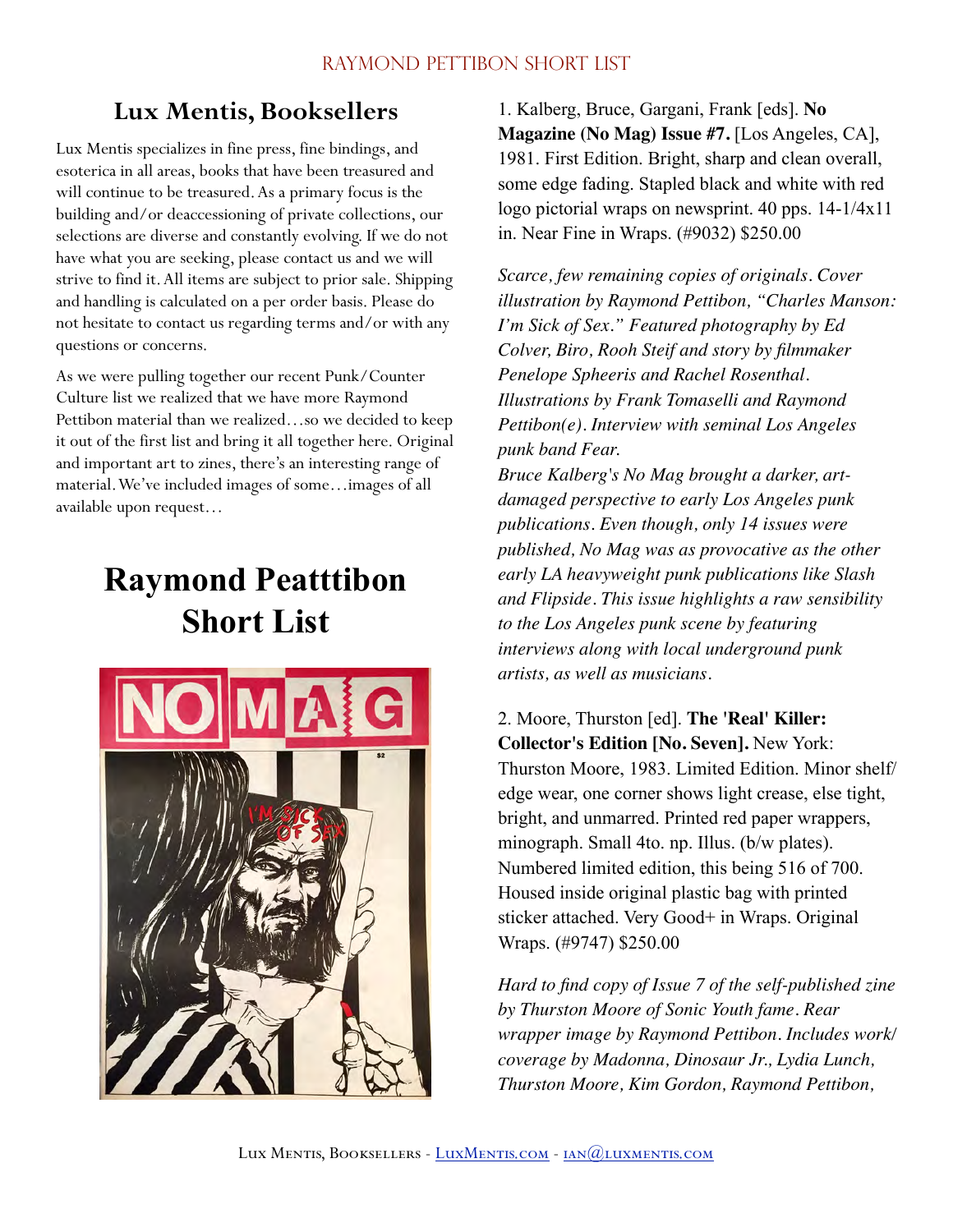*Steve Albini, Michael Gira/Swans, Lyle Hysen, Gerard Cosloy, and others.* 

*"Killer was Thurston Moore's self-published fanzine covering the New York hardcore scene, from show photos to record reviews and interviews. Moore started the zine to become more immersed in the scene and have a way to plug his friend's bands and introduce himself to some of his favorite bands. This issue features Madonna on the front and a Pettibon work at the rear.*



3. Pettibon, Raymond . **Cars, TV, Rockets, H-Bomb -- You Name It.** Lawndale, CA: SST Publications, 1985. Limited Edition. Minimal shelf/edge wear, hint of toning to wraps, else tight, bright, and unmarred. Printed paper wraps. Small 8vo. np [28pp]. Illus. (b/ w plates). Numbered limited edition of 500. Near Fine in Wraps. Original Wraps. (#9743) \$250.00

*Early zine by now famed artist Raymond Pettibon. He grew to fame out of this early period o work for SST and Black Flag. Zine meets artist book, in a edition of 500 (though as many as 400 are thought to have been destroyed). This copy from an SST officer and available with others from Pettibon. Scarce.*

LEGALIZE HEROIN BAN HIPPIES (and New Yorkers

4. Pettibon, Raymond . **O.D. A Hippie / Legalize Heroin. Ban Hippies (and New Yorkers).** SST Records, 1982. Limited Edition. Minor wear, crease at center (typical as they were sent folded), signed and numbered in red ink, else bright, and clean. Offset-print in black and white. 43x27.5mm. Numbered, limited edition, this being 326 of what is believed to be less than 500 printed copies. Far fewer exist today. Near Fine. (#8978) \$3,500.00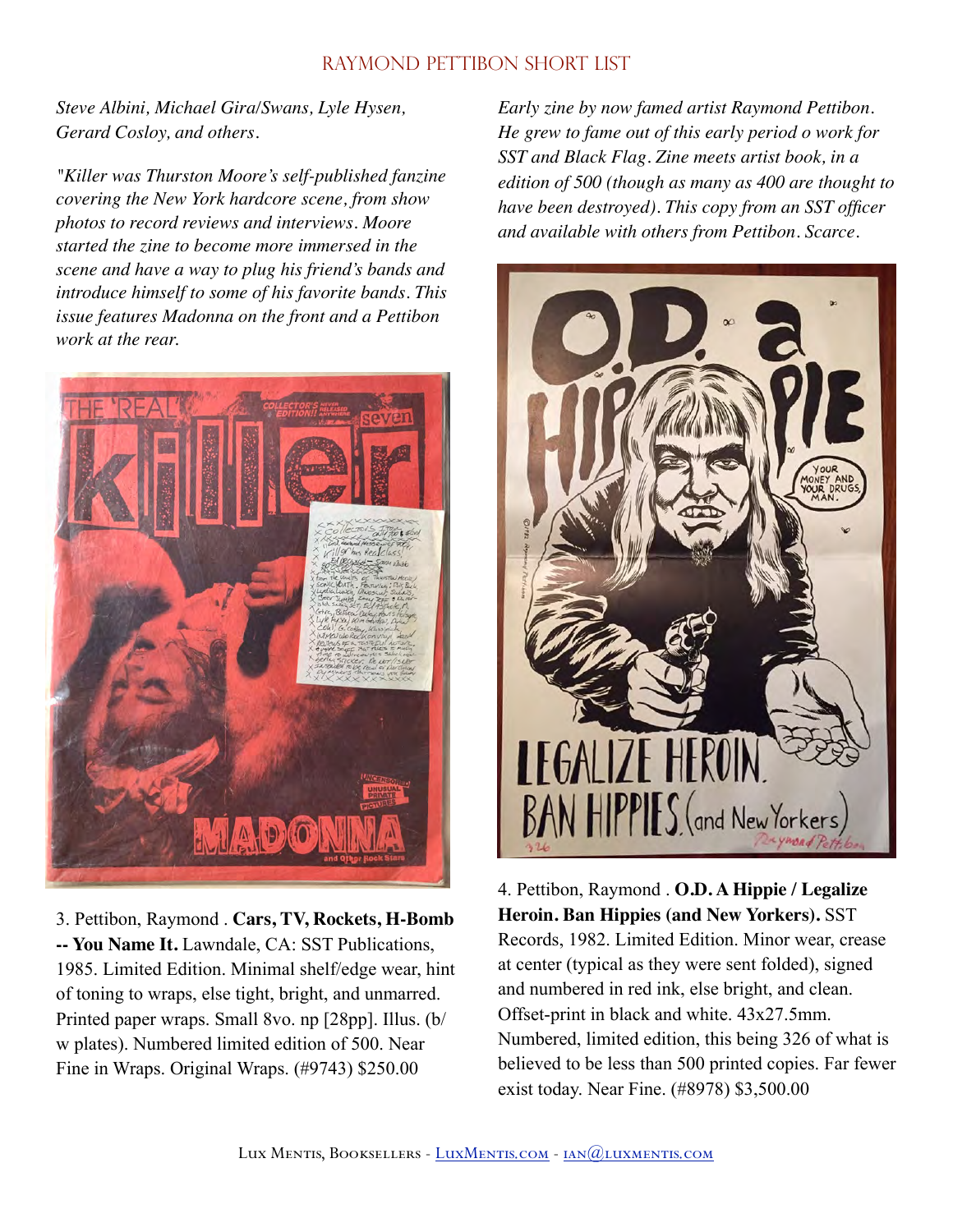*Raymond Pettibon, Greg Ginn's younger brother, did much/all the art for SST and Black Flag...named the band and designed the iconic 4 black bar logo.* 

*"Known for his comic-like drawings with disturbing, ironic or ambiguous text, Pettibon's subject matter is sometimes violent and anti-authoritarian. From the late 1970s through the mid-1980s, he was closely associated with the punk rock band Black Flag and the record label SST Records, both founded by his older brother Greg Ginn. In addition, Pettibon has designed the cover of the 1991 Sonic Youth album Goo; bassist Kim Gordon had been a longtime admirer of Pettibon's art and written about him for Artforum in the 1980s. Beginning in the mid-1980s, he became a well-known figure in the contemporary art scene."*



5. Pettibon, Raymond . **Revolutionary Sex! Patty Hearst: 1954-? Tania: 1974-1975?** 1982. Limited Edition. Minor wear, crease at center (typical as they were sent folded), else bright, and clean. Offset-print in black and white. 43x27.5mm. Limited edition, of not more than 500, this copy outside the limitation and unsigned (from the SST offices). Few remail available. Near Fine. (#8979) \$1,500.00

*Raymond Pettibon, Greg Ginn's younger brother, did much/all the art for SST and Black Flag...named the band and designed the iconic 4 black bar logo.* 

*"Known for his comic-like drawings with disturbing, ironic or ambiguous text, Pettibon's subject matter is sometimes violent and anti-authoritarian. From the late 1970s through the mid-1980s, he was closely associated with the punk rock band Black Flag and the record label SST Records, both founded by his older brother Greg Ginn. In addition, Pettibon has designed the cover of the 1991 Sonic Youth album Goo; bassist Kim Gordon had been a longtime admirer of Pettibon's art and written about him for Artforum in the 1980s. Beginning in the mid-1980s, he became a well-known figure in the contemporary art scene."* 

6. Pettibon, Raymond [Black Flag]. **Black Flag: My War [Original Art/Mock-up for Album Insert].**  Los Angeles, CA: SST, 1984. Unique. Minor corrections/revisions, folded at mid-point, else bright and clean. 4 sheets of paper mounted on a single sheet (front and back). Approx 17x11. Illus (b/w) Near Fine. Broadside. (#8909) \$45,000.00

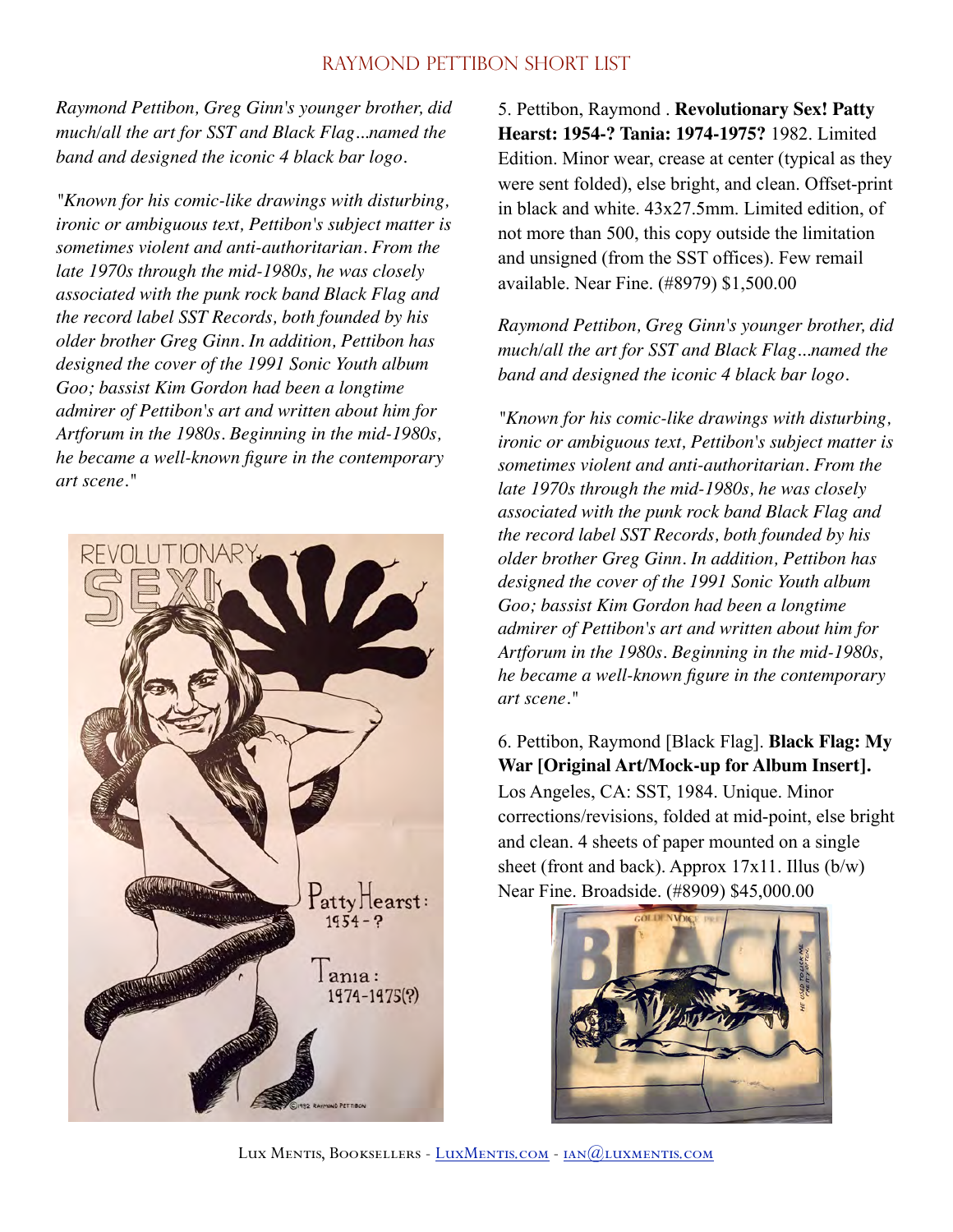*Single fold mock-up used to create the iconic insert included in the release of Black Flag's My War. Includes three full page Raymond Pettibon pieces and a smaller copy integrated into the front-piece. Evidence of corrections and touch-up for printing present. Created 'on' a Black Flag concert poster (Santa Monica Civic Center), it was from this object that the production insert was created.*



*Black Flag's second studio album (after Damaged (1981)) and the first after the Unicorn lawsuit injuction. Following the well documented dispute with Unicorn, where SST's claim for unpaid royalties resulted in a successful counter-suit leading to short jail sentences for Ginn and Dukowski and an injunction prohibiting the use of the name "Black Flag". The injunction ended in 1983 with Unicorns bankruptcy.* 

*The album's release (1984, SST Records) represented a major sound-shift for the band and polarized fans. Side A was similar to their earlier work (west coast hardcore), Side B was much heavier/slower sound with a strong Black Sabbath-esque influence. During the period of the injunction, the members of Black Flag broadened their influences significantly, particularly with the SST doom metal band Saint Vitus and the likes of Flipper, Void, and Fang...building on established influences like Black Sabbath, the MC5, and the Stooges. The album is widely considered to have helped usher in the posthardcore scene and to have influenced a wide range of bands/genres (sludge metal, grunge, etc). It is* 

*notable that the first punk show Kurt Cobain (the face of Nirvana) attended was a Black Flag show during the My War tour (and that he listed My War on his list of 50 best albums).*



*SST was initially formed in 1966 by Greg Ginn at age 12 (Solid State Transmitters) and given new direction to promote his band. It grew into a major indie label during the 1980s, representing a wide range of influential bands. Raymond Pettibon, Ginn's younger brother, did much/all the art for Black Flag...and named the band (renamed, actually, from Panic) and designed the iconic 4 black bar logo. "If a white flag means surrender, a black flag represents anarchy." (Raymond Pettibon)* 

7. Pettibon, Raymond, Tarpenny, Nelson; Gastelum, Victor; Bayer, Josh ["Sketchy"]. **Lana.** Lawndale, CA: SST Publications, 1984. Limited Edition. Minimal shelf/edge wear, hint of toning to wraps, else tight, bright, and unmarred. Printed paper wraps. Small 8vo. np [28pp]. Illus. (b/w plates). Numbered

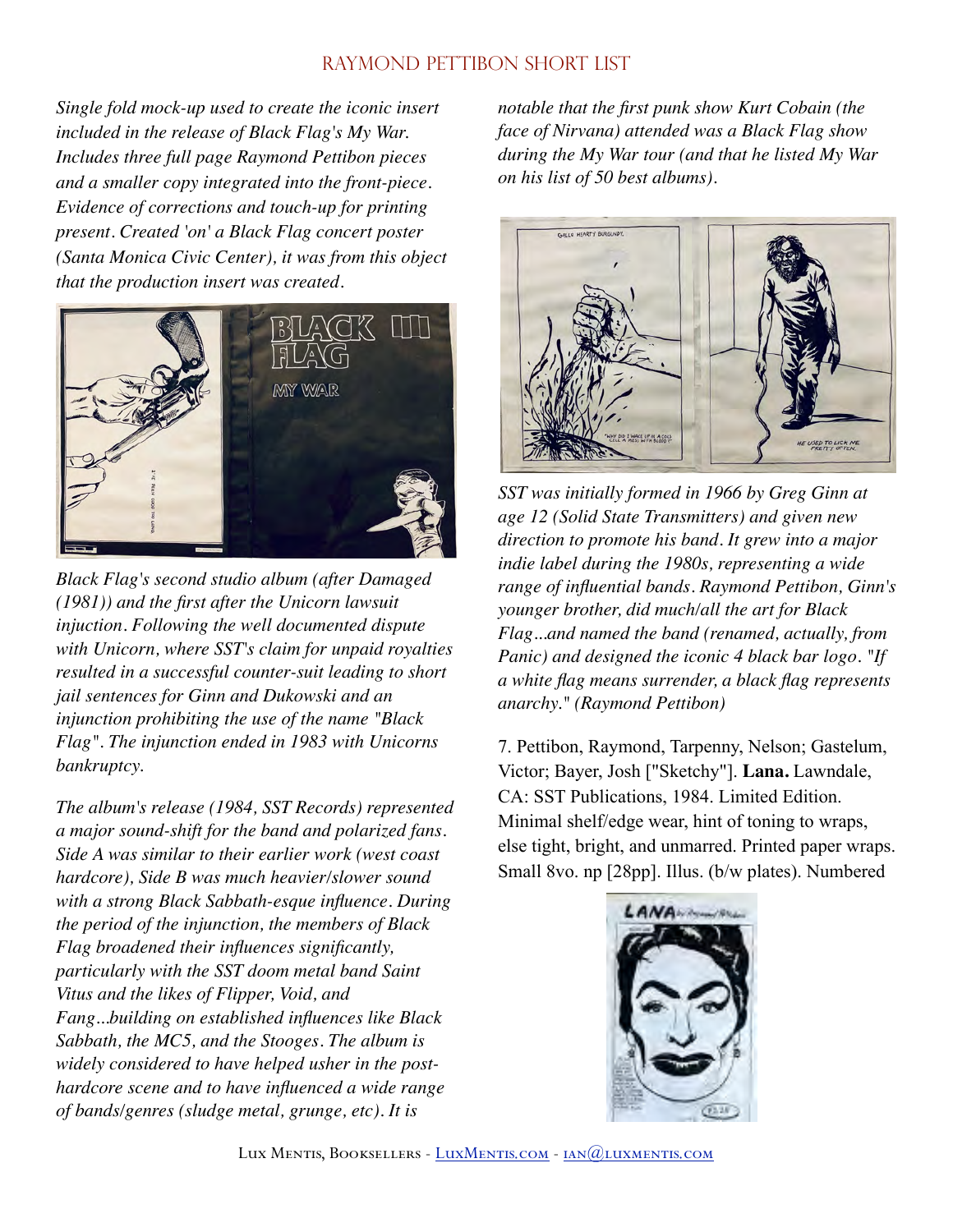limited edition, this being 420 of 500. Near Fine in Wraps. Original Wraps. (#9741) \$250.00

*Early zine by now famed artist Raymond Pettibon. He grew to fame out of this early period o work for SST and Black Flag. Zine meets artist book, in a edition of 500 (though as many as 400 are thought to have been destroyed). This copy from an SST officer and available with others from Pettibon. Scarce.* 

8. Pettibon, Raymond, Tarpenny, Nelson; Gastelum, Victor; Bayer, Josh ["Sketchy"]. **My Struggle for Life After Death.** Lawndale, CA: SST Publications, 1982. Limited Edition. Minimal shelf/edge wear, hint of toning to wraps (at spine), numbered at front as issued, else tight, bright, and unmarred. Printed paper wraps. 8vo. np [32pp]. Illus. (b/w plates. Numbered limited edition, this being 102 of 500. Near Fine in Wraps. Original Wraps. (#9738) \$250.00



*Early zine by now famed artist Raymond Pettibon. He grew to fame out of this early period o work for SST and Black Flag. Though an edition of 500, it is believed the majority were destroyed. This copy from an SST officer and available with others from Pettibon. Scarce.* 

9. Pettibon, Raymond; Gira, Michael. **Selfishness.**  Lawndale, CA: SST Publications, 1985. Limited Edition. Minimal shelf/edge wear, hint of toning to wraps, else tight, bright, and unmarred. Printed paper wraps. Small 8vo. np [28pp]. Illus. (b/w plates). Numbered limited edition of 500. Near Fine in Wraps. Original Wraps. (#9744) \$250.00

*Early zine by now famed artist Raymond Pettibon. He grew to fame out of this early period o work for SST and Black Flag. Zine meets artist book, in a edition of 500 (though as many as 400 are thought to have been destroyed). This copy from an SST officer and available with others from Pettibon. Scarce. Michael Gira is the main and founding member of the seminal post-punk band, The Swans.* 

10. Pettibon, Raymond. **18 Black Flag Concert Handbills.** Los Angeles, CA: SST. Some show minor edge wear, nearly all bright and unmarred. Various colors, printed in black (variously offset, photocopy, etc) (details below) 8.5x11" Near Fine. Handbills. (#8980) \$5,500.00

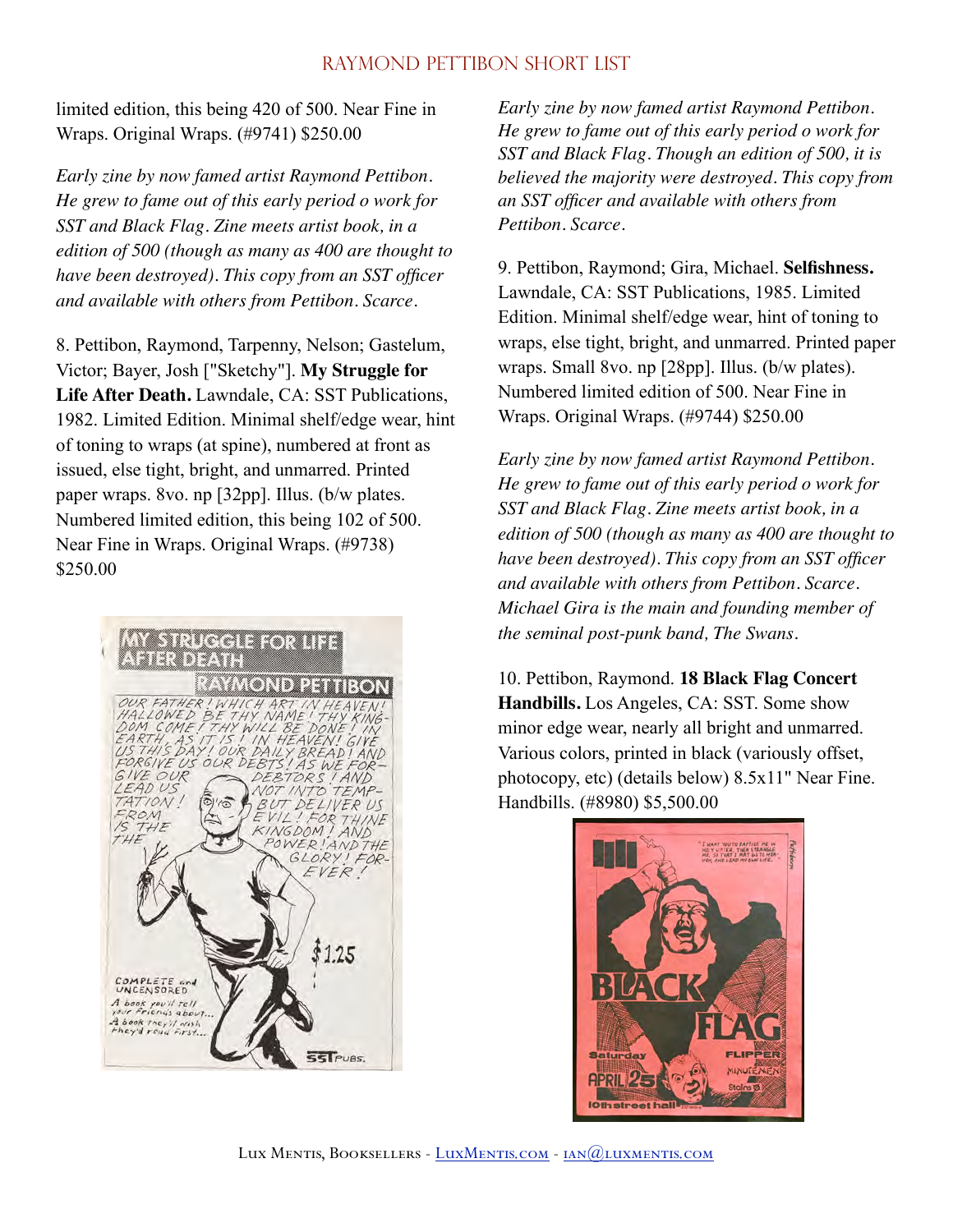*1. Raymond Pettibon. Black Flag at the Hong Kong Café / Thurs. Nov. 1, pink paper, 1979, black & white, edition unknown, unsigned and unnumbered, Black Flag Flyer #19. Flyer / handbill for gig by Black Flag, Mau Mau's, Red Cross, Urinals, Spittin' Teeth featuring artwork by Pettibon.* 

*2. Raymond Pettibon. Black Flag at The Fleetwood / Fri. April. 11, yellow paper, 1980, black & white, edition unknown, unsigned and unnumbered. Flyer / handbill for gig by Black Flag, Cheifs, Skrewz, Vicious Circle, Descendents featuring artwork by Pettibon.*



*3. St. Pettibon. Black Flag and D.O.A. at The Whisky / Wed. Oct 8, tan paper, 1980, black & white, edition unknown, unsigned and unnumbered. Flyer / handbill for gig by Black Flag and D.O.A. featuring artwork by Pettibon.* 

*4. Raymond Petition. Black Flag at Baces Hall / Fri. Oct. 24, light grey paper, 1980, black & white, edition unknown, unsigned and unnumbered. Flyer / handbill for gig by Black Flag, UXA, Adolesents, Screws featuring artwork by Pettibon.* 

*5. Raymond Pettibon, Black Flag Rat's Palace / Fri. Oct. 31, white paper, 1980, black & white, edition unknown, unsigned and unnumbered. Flyer / handbill for gig by Black Flag, No Alternative, Impatient Youth, Nubs featuring artwork by Pettibon.* 

*6. Raymond Pettibon. Black Flag at the Starwood / Tues. Nov. 18, baby blue paper, 1982, black & white, edition unknown, unsigned and unnumbered. Flyer / handbill for gig by Black Flag, Eddie and the Subtitles, The Minutemen featuring artwork by Pettibon.* 

*7. Raymond Pettibon. Black Flag / December 1980 Schedule, 1980, black & white, edition unknown, unsigned and unnumbered. Flyer / handbill for December 1980 Black Flag tour schedule [Tucson, Ft. Worth, Dallas, Austin, Houston, New Orleans, Baton Rouge, Chicago, Milwaukee, Minneapolis, New York, Boston] featuring artwork by Pettibon.* 

*8. Raymond Pettibon. Black Flag at the Stardust Ballroom / Wednesday Feb. 11, blue paper, 1981, black & white, edition unknown, unsigned and unnumbered Flyer / handbill for gig by Black Flag, Fear, Circle Jerks, China White featuring artwork by Pettibon.* 

*9. Raymond Pettibon. Black Flag at the Mabuhay / Fri Feb 27 / Sat Feb 28, 1981, black & white, edition unknown, unsigned and unnumbered. Flyer / handbill for gig by Black Flag, Eddie and the Subtitles, Stains, TSOL, Adolescents, Minutemen, China White featuring artwork by Pettibon.*

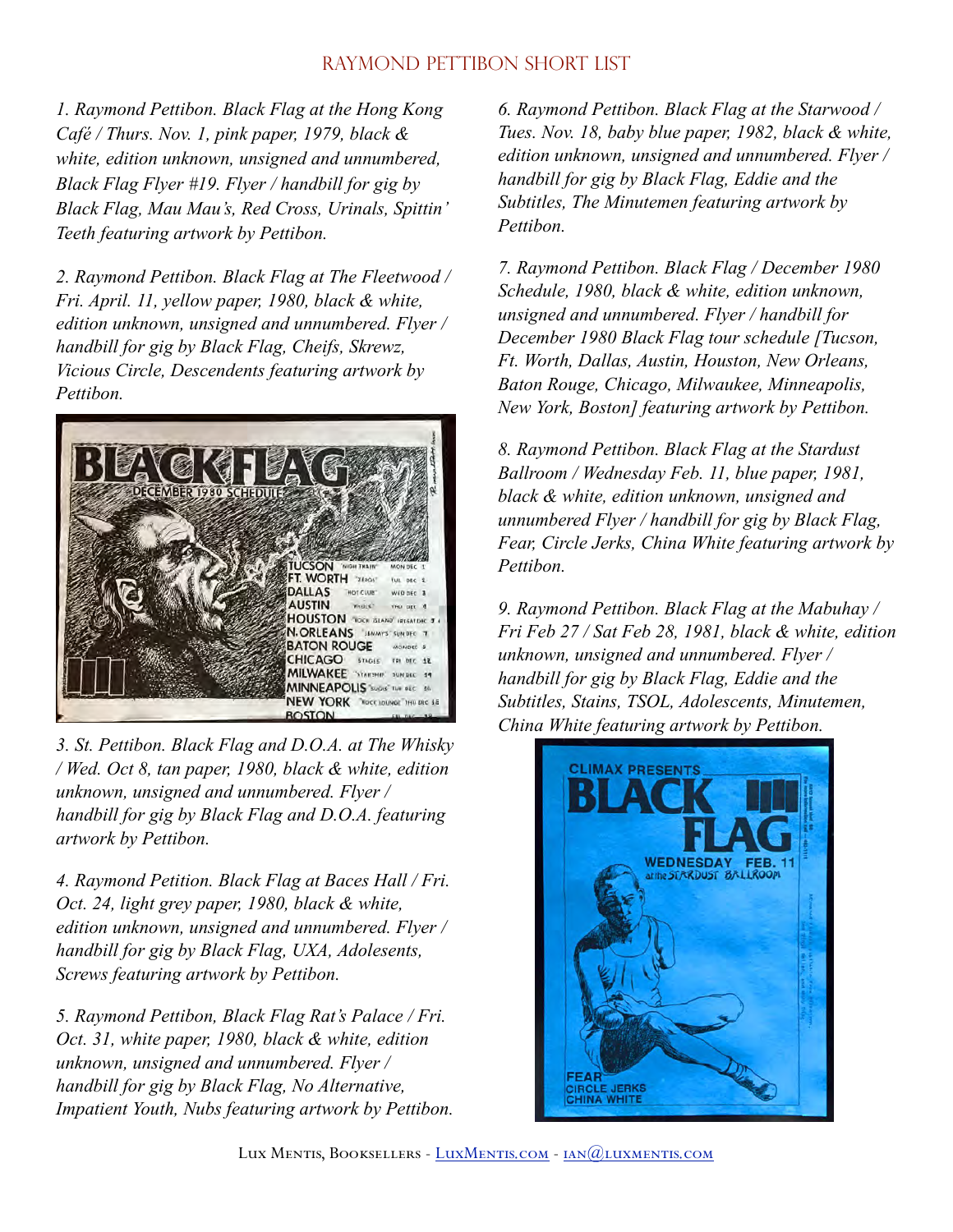*10. Raymond PettibonBlack Flag at VEX / A Benefit for the LURCH Defense / Sun Mar 1, 1981, black & white, edition unknown, unsigned and unnumbered. Flyer / handbill for gig by Black Flag, Minutemen featuring artwork by Pettibon.* 

*11. Raymond Pettibon. Black Flag 10th Street Hall / Saturday April 25, red paper, 1981, black & white, edition unknown, unsigned and unnumbered. Flyer / handbill for gig by Black Flag, Minutemen, Stains featuring artwork by Pettibon.* 

*12. Anonymous Design. Black Flag Santa Monica Civic / Friday June 19, 1981, black & white, edition unknown, unsigned and unnumbered. Flyer / handbill for gig by Adolescents, D.O.A., Minutemen* 

*13. Raymond Pettibon. Black Flag at the Cuckoos Nest / Aug. 21, 1981. Black-and-white, edition unknown, unsigned and unnumbered n.a.: n.a. Flyer / handbill for gig by Black Flag, Wasted Youth, Circle One featuring artwork by Pettibon.* 

*14. Raymond Pettibon. Black Flag at the Elite Club / Sat Oct 31, light grey paper, 1981. Black & white, edition unknown, unsigned and unnumbered, Lawndale, CA: SST Records, 1981. Flyer / handbill for gig by Black Flag, DOA, Saccharine Trust, Overkill featuring artwork by Pettibon.* 

*15. Raymond Pettibon. Black Flag Olympic Auditorium / Saturday July 17, yellow paper, 1982. Black & white, edition unknown, unsigned and unnumbered, Lawndale, CA: SST Records, postmarked July 13, 1982. Flyer / handbill for gig by Black Flag, 45 Grave, DOA, Descendents, Hüsker Dü, UXB featuring artwork by Pettibon.* 

*16. Raymond Pettibon. Black Flag at the Ukranian Hall / Friday Dec. 10, orange paper, 1982. Black & white, edition unknown, unsigned and unnumbered, Lawndale, CA: SST Records, 1982. Flyer / handbill for gig by Black Flag, D.O.A., Descendents, Minutemen featuring artwork by Pettibon.* 

*17: Unknown. Henry Rollins / Spoken Word. Diverse Works / Friday Sept. 12. Black & white, edition unknown, unsigned and unnumbered, Lawndale, CA: SST Records. First of her spoken word shows.* 

*18. Raymond Pettibon. Black Flag Santa Monica Civic Aud / Jun 11, yellow paper, 1983. Black & white, edition unknown, unsigned and unnumbered Santa Monica, CA: Goldenvoice Productions, postmarked June 14, 1983. Flyer / handbill for gig by Black Flag, Misfits, Vandals featuring artwork by Pettibon.* 

11. Pettibon, Raymond. **Console, Heal, or Depict...**  Lawndale, CA: SST Publications, 1984. Limited Edition. Minimal shelf/edge wear, hint of toning to wraps, else tight, bright, and unmarred. Printed paper wraps. Small 8vo. np [28pp]. Illus. (b/w plates). Numbered limited edition, this being 249 of 500. Near Fine in Wraps. Original Wraps. (#9746) \$250.00

*Early zine by now famed artist Raymond Pettibon. He grew to fame out of this early period o work for SST and Black Flag. Zine meets artist book, in a edition of 500 (though as many as 400 are thought to have been destroyed). This copy from an SST officer and available with others from Pettibon. Scarce.* 

12. Pettibon, Raymond. **Jane's Book of Fighting.**  Lawndale, CA: SST Publication, 1995. Limited Edition. Minimal shelf/edge wear, hint of toning to wraps, else tight, bright, and unmarred. Printed paper wraps. Small 8vo. np [28pp]. Illus. (b/w plates). Numbered limited edition of this being 214 of 500. Near Fine in Wraps. Original Wraps. (#9745) \$250.00

*Early zine by now famed artist Raymond Pettibon. He grew to fame out of this early period o work for SST and Black Flag. Zine meets artist book, in a edition of 500 (though as many as 400 are thought to*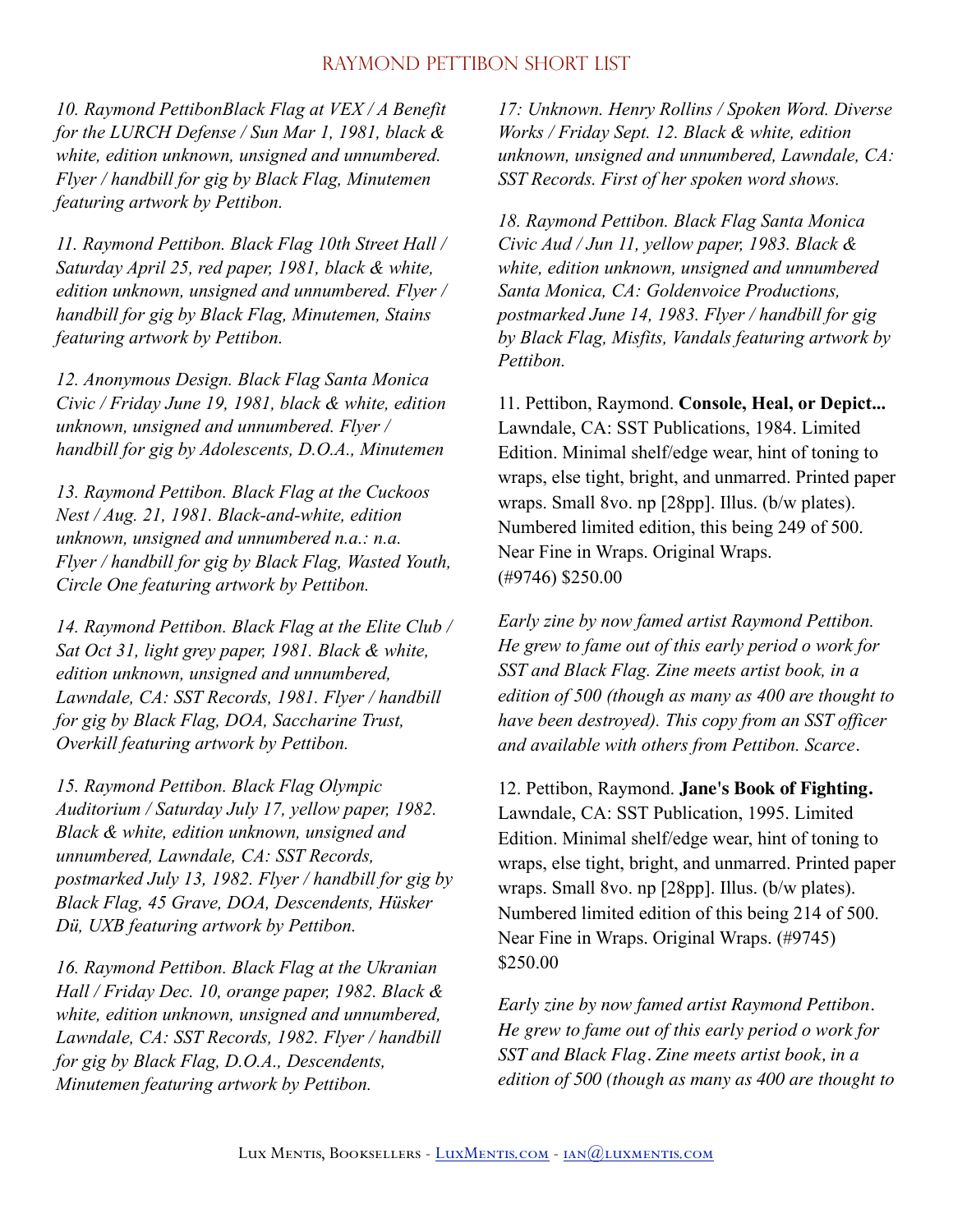*have been destroyed). This copy from an SST officer and available with others from Pettibon. Scarce.*



13. Pettibon, Raymond. **Like Death Valley.**  Lawndale, CA: SST Publications, 1985. Limited Edition. Minimal shelf/edge wear, hint of toning to wraps, else tight, bright, and unmarred. Printed paper wraps. Small 8vo. np [28pp]. Illus. (b/w plates). Numbered limited edition, this being 110 of 500. Near Fine in Wraps. Original Wraps. (#9742) \$250.00

*Early zine by now famed artist Raymond Pettibon. He grew to fame out of this early period o work for SST and Black Flag. Zine meets artist book, in a edition of 500 (though as many as 400 are thought to have been destroyed). This copy from an SST officer and available with others from Pettibon. Scarce.* 

14. Pettibon, Raymond. **Virgin Fears.** Lawndale, CA: SST Publications, 1983. Limited Edition. Minimal shelf/edge wear, hint of toning to wraps, else tight, bright, and unmarred. Printed paper wraps. Small 8vo. np [32pp]. Illus. (b/w plates). Numbered limited edition, this being 487 of 500. Near Fine in Wraps. Original Wraps. (#9739) \$250.00

*Early zine by now famed artist Raymond Pettibon. He grew to fame out of this early period o work for SST and Black Flag. Zine meets artist book, in a edition of 500 (though as many as 400 are thought to have been destroyed). This copy from an SST officer and available with others from Pettibon. Scarce.*